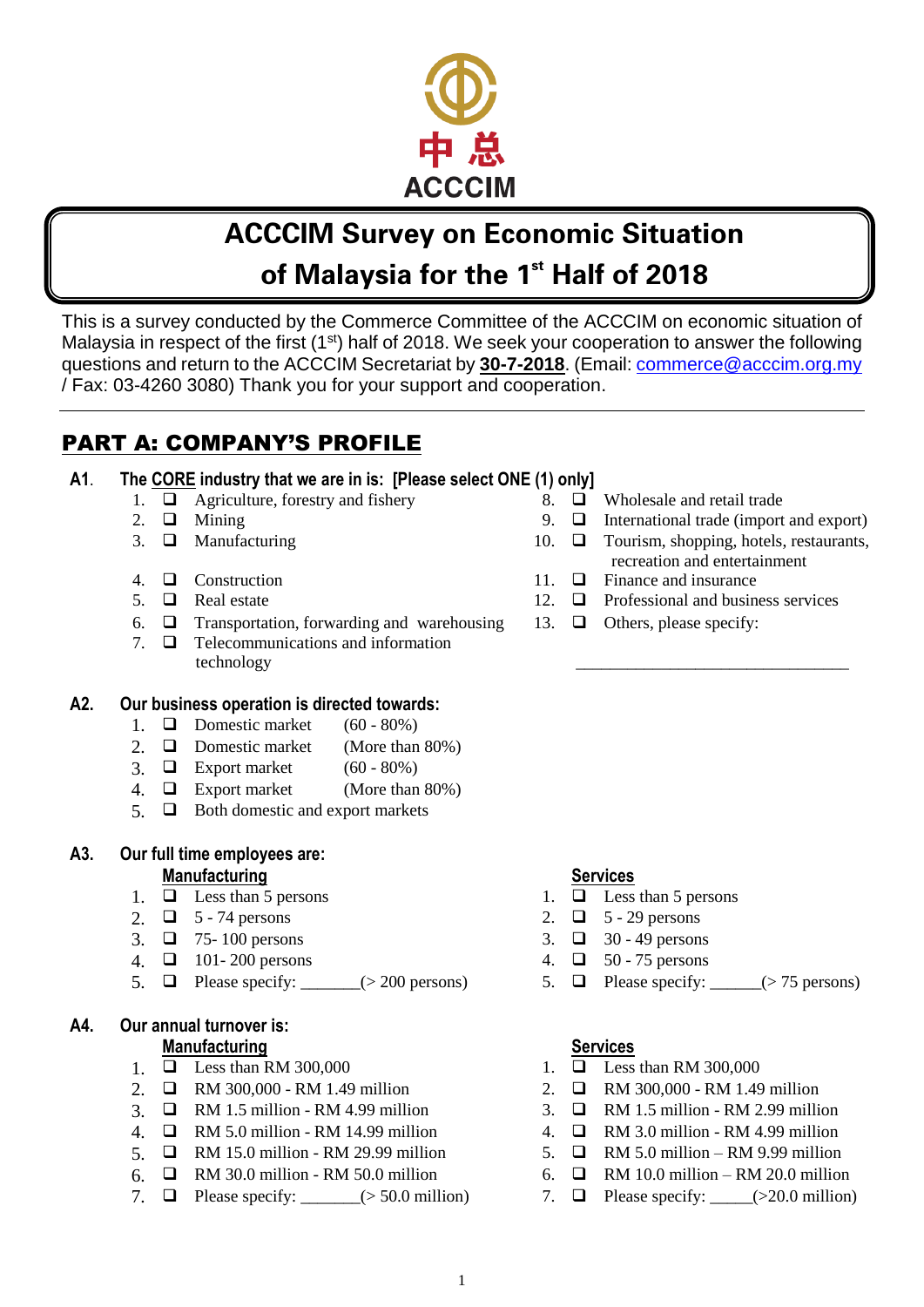# PART B: OVERALL ASSESSMENT

#### **B1. Which of the following factors may adversely affect your performance? [Please select NOT more than THREE (3) items]**

- 1.  $\Box$  Excess capacity of the foreign and domestic production 9.  $\Box$  Management style 2.  $\Box$  Drop in foreign and domestic demand 10.  $\Box$  Lack of capital 3.  $\Box$  Domestic competition 11.  $\Box$  Technological disadvantage 4.  $\Box$  Foreign competition 12.  $\Box$  Manpower shortage 5.  $\Box$  Domestic political situation 13.  $\Box$  Insufficient training 6.  $\Box$  International political situation 14.  $\Box$  Insufficient infrastructure 7.  $\Box$  Government policies 15.  $\Box$  Lack of business confidence
- 8.  $\Box$  Increase in operating cost and price of raw materials
- 
- 
- 
- 16. Others, please specify:

#### **B2 : Actual Performance and Forecast**

|                           |                                                                                                                                                        |                  | <b>January ~ June, 2018</b> |                  | July ~ December, 2018 |                     |                  |
|---------------------------|--------------------------------------------------------------------------------------------------------------------------------------------------------|------------------|-----------------------------|------------------|-----------------------|---------------------|------------------|
|                           |                                                                                                                                                        |                  | (Actual)                    |                  |                       | (Forecast)          |                  |
| i.                        | Our sales of goods $&$ services                                                                                                                        | <b>Good</b><br>ப | Satisfactory                | <b>Poor</b>      | Good<br>l 1           | Satisfactory        | <b>Poor</b><br>ப |
| ii.                       | Collection for payment of debts                                                                                                                        | ❏                | ❏                           | ❏                | ❏                     | ❏                   | ◻                |
|                           |                                                                                                                                                        | Increased        | Remained<br>unchanged       | <b>Decreased</b> | <b>Increase</b>       | Remain<br>unchanged | <b>Decrease</b>  |
| iii.                      | Local new orders of goods $\&$<br>services (if you sell locally)                                                                                       | ⊔                | ❏                           | ⊔                | ❏                     | ❏                   | ப                |
| iv.                       | New foreign orders<br>(if you sell abroad)                                                                                                             | ⊔                | ப                           | ⊔                | □                     | ◻                   |                  |
| v.                        | Local sales prices (if you sell<br>locally)                                                                                                            | ⊔                | ப                           | ⊔                | ப                     | □                   |                  |
| vi.                       | Number of employees                                                                                                                                    | ⊔                | ❏                           | ❏                | □                     | ⊔                   | ப                |
| vii.                      | Wage cost per unit of goods $\&$<br>services                                                                                                           | ப                | ❏                           | ⊔                | ❏                     | □                   | ப                |
| viii.                     | Investment in new resources                                                                                                                            | ப                | ❏                           | ⊔                | □                     | ப                   | ப                |
| $\mathbf{1} \mathbf{X}$ . | production<br>volume<br>(for<br>Our<br>agriculture,<br>forestry,<br>fishery,<br>manufacturing<br>mining,<br>&<br>construction sectors only)            | □                | ❏                           | ❏                | □                     | ❏                   | ப                |
| Х.                        | Our stock (for agriculture, forestry,<br>fishery, mining, manufacturing, real<br>estate, wholesale, retail trade,<br>international trade sectors only) | ❏                | ப                           | ப                | □                     | ப                   |                  |
| xi.                       | Our capacity utilisation level                                                                                                                         | $0 - 40%$<br>⊔   | ⊔                           | 41-60%           | 61-80%<br>⊔           | ⊔                   | 81-100%          |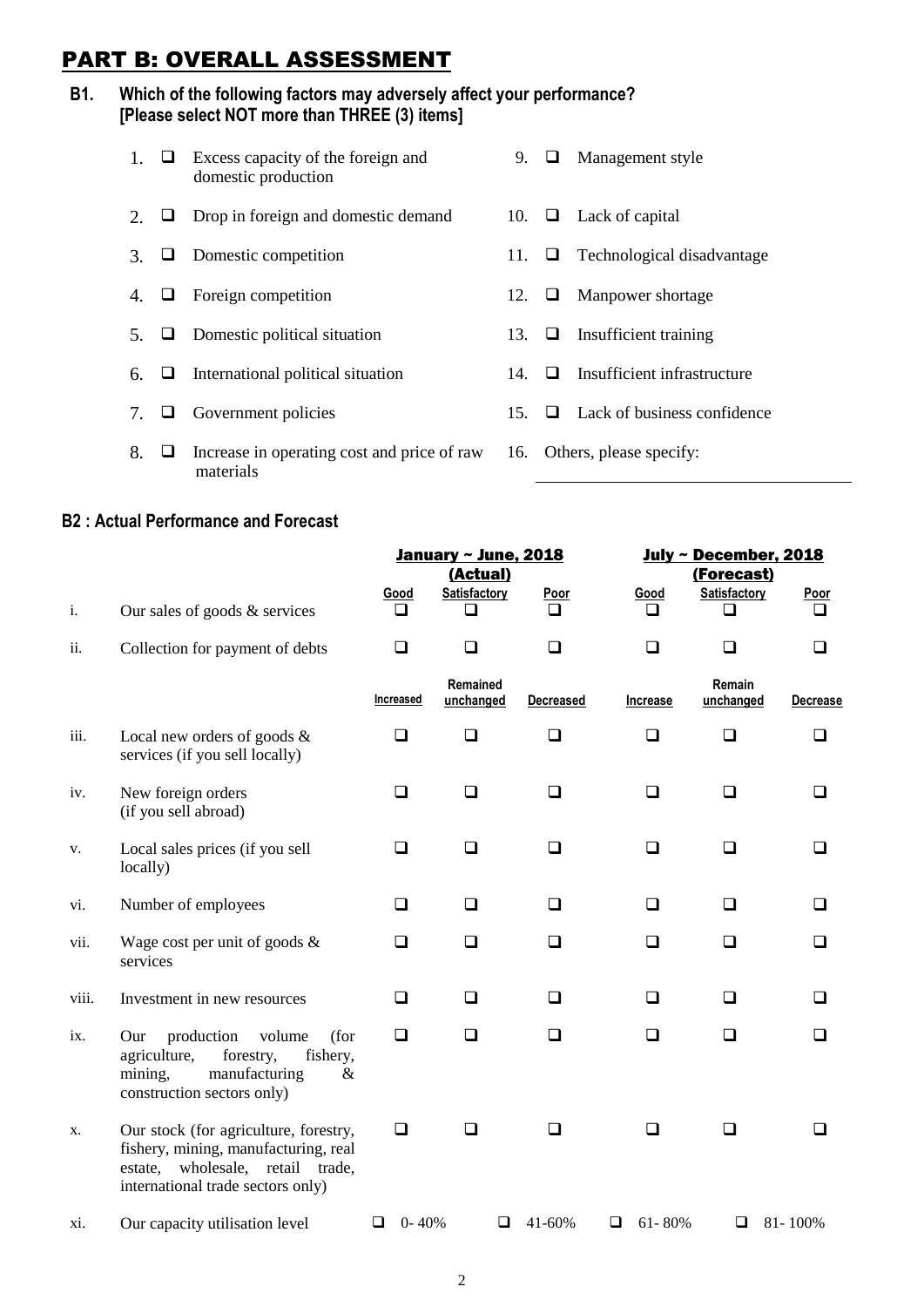#### **B3.** Relative to the 2<sup>nd</sup> half of 2017, the Malaysian economy in the 1<sup>st</sup> half of 2018 has :

|            | <b>Deteriorated</b><br>$1. \sqcup$                                                                                       | $2. \sqcup$ | Remained unchanged        | $3. \sqcup$<br>Grown                |  |  |  |  |  |
|------------|--------------------------------------------------------------------------------------------------------------------------|-------------|---------------------------|-------------------------------------|--|--|--|--|--|
| B4.        | Our view on the economic outlook in year 2019 is:                                                                        |             |                           |                                     |  |  |  |  |  |
|            | Optimistic<br>Somewhat optimistic<br>2.<br>⊔                                                                             |             | 3.<br>⊔<br>ப<br>4.        | Somewhat pessimistic<br>Pessimistic |  |  |  |  |  |
| <b>B5.</b> | Our view on the economic outlook in year 2020 is:                                                                        |             |                           |                                     |  |  |  |  |  |
| B6.        | Optimistic<br>$\mathbf{1}$ .<br>⊔<br>Somewhat optimistic<br>2.<br>⊔<br>Our view on the economic outlook in year 2021 is: |             | 3.<br>⊔<br>4.<br>$\sqcup$ | Somewhat pessimistic<br>Pessimistic |  |  |  |  |  |
|            | Optimistic<br>1.<br>⊔<br>Somewhat optimistic<br>2.<br>⊔                                                                  |             | $3. \Box$<br>◻<br>4.      | Somewhat pessimistic<br>Pessimistic |  |  |  |  |  |

# PART C: CURRENT ISSUES

### **C1. Goods and Services Tax (GST) and Sales and Services Tax (SST)**

**The Government has announced that GST will be abolished and replaced by SST on 1 September 2018. In the meantime, during the period from 1 June 2018 to 31 August 2018, the GST standard rate has been set at 0%.**

- **a) How familiar are you with the workings of SST?**
	- 1.  $\Box$  Some level of familiarity based on the previous experience with SST
	- 2.  $\Box$  No this will require a new learning experience for my business
- **b) Has your business experienced some form of price reductions since 1 June 2018 with the setting of the GST standard rate at 0%?**
	- 1.  $\Box$  Yes significant decrease in prices 2.  $\Box$  Yes small decrease in prices
		-
	- 3.  $\Box$  No no significant change in prices
- **c) Going forward, when the SST is officially in place, do you expect business reporting and compliance to be easier and costs of doing business to reduce?**
	- 1.  $\Box$  Yes since GST is payable by all companies whereas SST affects manufacturers and certain prescribed services
	- 2.  $\Box$  No business reporting and compliance are expected to be still required
	- 3.  $\Box$  Not sure too early to tell

# **C2. Price of gas**

**Gas Malaysia announced recently that the average gas base tariff is set at RM31.92/mmBtu, representing an increase of RM1.02/mmBtu. Added on with the surcharge of RM0.77/mmBtu to all tariff categories (allowed under the Gas Cost Pass Through (GCPT) mechanism), this results in the effective average price of natural gas to be RM32.69/mmBtu.**

**a) How will this tariff hike affect your organisation's cost of doing business?**

- $1 \square$  No effect
- 2.  $\Box$  Adverse effect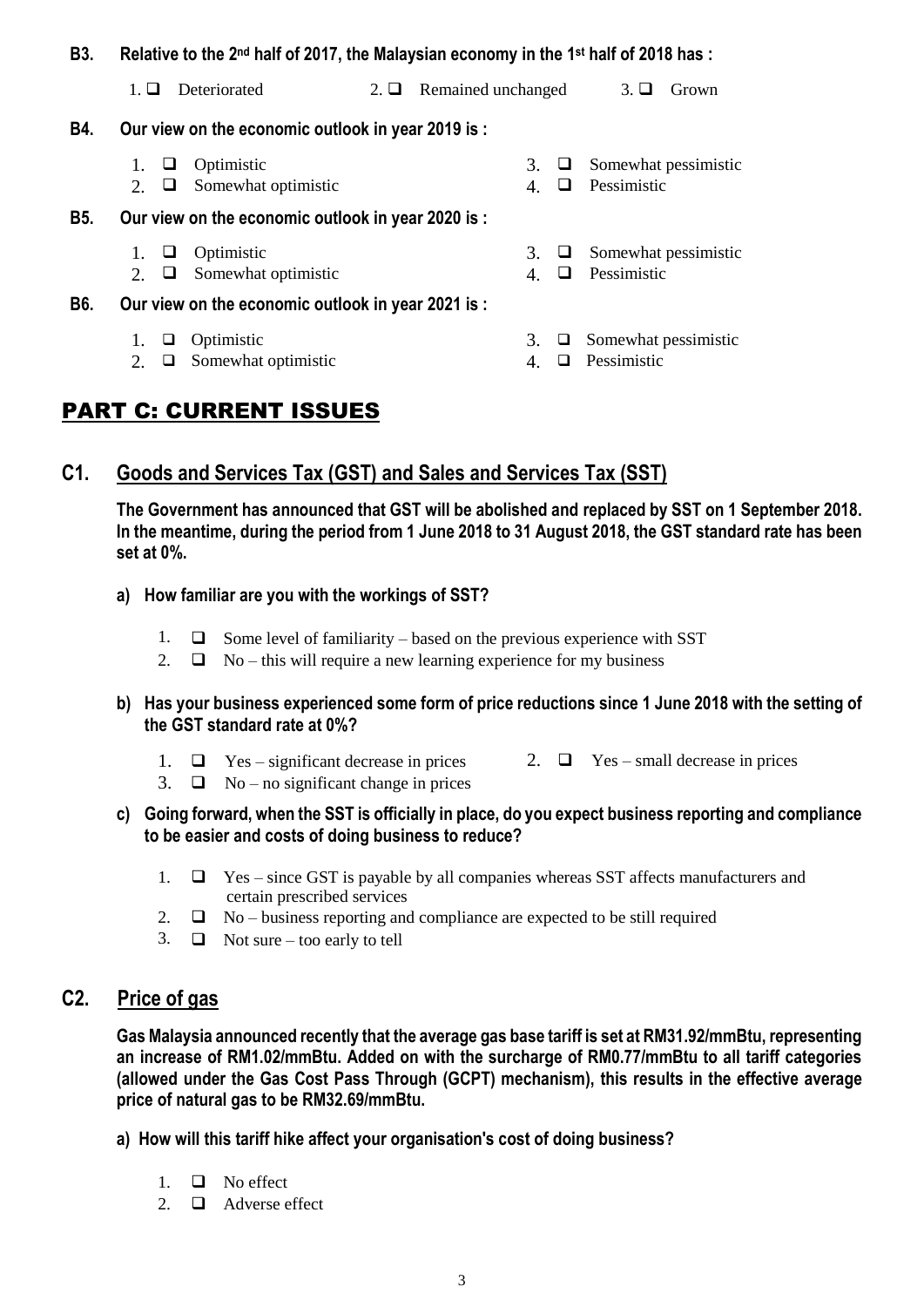- **b) If your answer to part a) above is 'adverse', what is the expected rise in cost of doing business attributable to rise in cost of gas?**
	- 1.  $\Box$  Less than 5%
	- 2.  $\Box$  5% to less than 10%
	- 3.  $\Box$  10% to less than 20%
	- 4.  $\Box$  20% to less than 30%
	- 5.  $\Box$  30% and above

# **C3. Price of Petrol**

**The price of RON95 has been kept constant at RM2.20 per litre for quite awhile. What is you opinion on the price level of RON95?**

- 1.  $\Box$  Should be maintained at RM2.20 per litre
- 2.  $\Box$  Should be allowed to float and fluctuate according to market prices
- 3.  $\Box$  Should be subsidized such that the ceiling price would be below RM2.20 per litre to help to spur the Malaysian economy

## **C4. Price of electricity**

**Tenaga Nasional Bhd has announced that with effect from 1 July 2018, businesses would face additional surcharge on consumption of electricity of 1.35sen/kWh. TNB has claimed that the additional surcharge is attributed to the higher fuel and generation costs for the period of 1 January to 30 June 2018. Under the continued implementation of the Imbalance-Cost-Pass-Through (ICPT) mechanism, TNB is allowed to reflect the changes in such costs in the electricity tariff every 6 months.**

**a) How will this tariff hike affect your organisation's cost of doing business?**

- 1.  $\Box$  No effect
- 2.  $\Box$  Adverse effect
- **b) If your answer to part a) above is 'adverse', what is the expected rise in cost of doing business attributable to rise in cost of electricity?**
	- 1.  $\Box$  Less than 5%
	- 2  $\Box$  5% to less than 10%
	- 3.  $\Box$  10% to less than 20%
	- 4.  $\Box$  20% to less than 30%
	- 5.  $\Box$  30% and above
- **c) How will the selling prices of the goods and/or services offered by your business be affected in the future?**
	- 1.  $\Box$  Increase
	- 2. Decrease
	- 3.  $\Box$  No change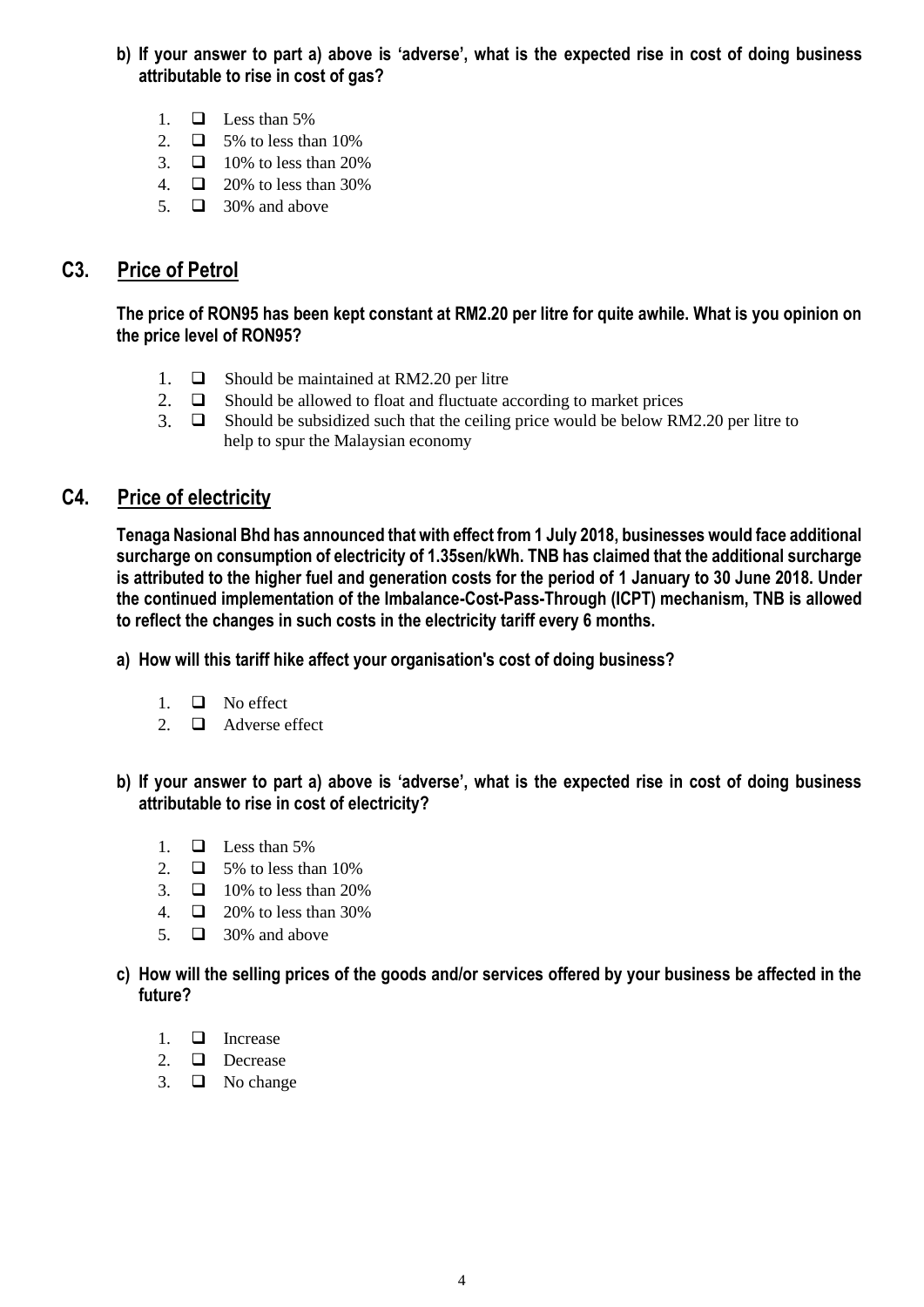### **C5. Minimum Wages**

- **a) The Government is reviewing the minimum wage structure, with the aim to standardize the minimum wage throughout the whole country. Do you believe that the minimum wage level should be raised to a higher level?**
	- 1.  $\Box$  Yes
	- 2.  $\Box$  No
	- 3.  $\Box$  Not sure
- **b) If your answer to part b) above is 'No', what may be the possible reasons for your comment? You may select more than one response.**
	- 1.  $\Box$  Productivity levels of workers need to increase
	- 2.  $\Box$  Revenue has not grown to-date
	- 3.  $\Box$  Still restructuring costs
	- 4. Others (please elaborate) \_\_\_\_\_\_\_\_\_\_\_\_\_\_\_\_\_\_\_\_\_\_\_\_\_\_\_\_\_\_\_\_\_\_\_\_\_\_\_\_\_\_\_\_

# **C6. Digital Free Trade Zone and e-Hub**

**Malaysia Digital Economy Corporation (MDEC) has launched various initiatives (especially e-Hub) to transform the Malaysian economy, in particular the area of digital economy. This has also been complemented by the launch of the Digital Free Trade Zone (DFTZ) by the Government that provides physical and virtual zones to facilitate SMEs to capitalise on the convergence of exponential growth of the internet economy and cross-border eCommerce activities. Jack Ma has visited twice to Malaysia to initiate the PFTZ and the eWTP.**

- **a) Are you aware of the various developments and initiatives in Malaysia to develop the business of using Information and Communications Technology (ICT) and eCommerce in Malaysia?** 
	- 1.  $\Box$  Yes very aware
	- 2.  $\Box$  Yes somewhat aware
	- 3.  $\Box$  No find it difficult to keep abreast with the latest developments
- **b) How keen an interest have you and your business put in to keep abreast with the latest developments in the IT initiatives by various bodies such as MDEC and the launch of DFTZ and eWTP?** 
	- 1.  $\Box$  Very keen interest
	- 2.  $\Box$  Some level of interest
	- 3.  $\Box$  Find it difficult to keep abreast with the latest developments
- **c) Do you think that the recent visit and courtesy call by Jack Ma on the Prime Minister of Malaysia at his Office will spur greater development of the DFTZ and eWTP in Malaysia?** 
	- 1.  $\Box$  Definitely
	- 2.  $\Box$  Not sure; need to wait and see